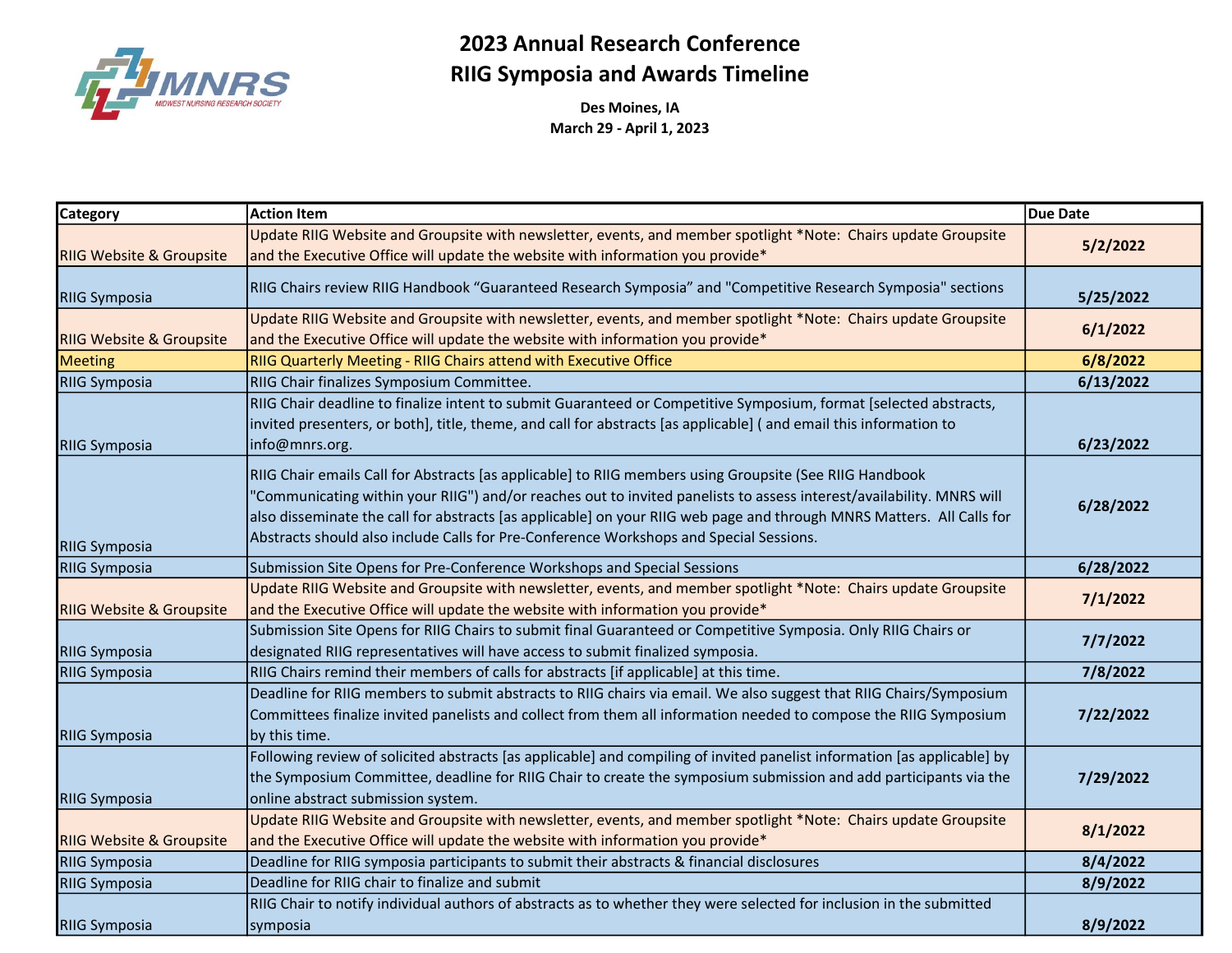| <b>RIIG Symposia</b>                |                                                                                                                                                                                                                     |            |
|-------------------------------------|---------------------------------------------------------------------------------------------------------------------------------------------------------------------------------------------------------------------|------------|
|                                     | General Call for Competitive Abstracts                                                                                                                                                                              | 8/11/2022  |
|                                     | Executrive Office send the RIIG Chairs options for 2023 RIIG Awards including RIIG Award Call templates and sample                                                                                                  | 8/19/2022  |
| <b>RIIG Awards</b>                  | scoring rubrics.                                                                                                                                                                                                    |            |
| <b>RIIG Awards</b>                  | RIIG Chair assembles RIIG Awards Committee, working together to decide on the 2023 RIIG Awards/Calls.                                                                                                               | 8/19/2022  |
| <b>RIIG Symposia</b>                | Program Planning Committee deadline to select Competitive Symposia                                                                                                                                                  | 8/26/2022  |
|                                     | Update RIIG Website and Groupsite with newsletter, events, and member spotlight *Note: Chairs update Groupsite                                                                                                      | 9/1/2022   |
| <b>RIIG Website &amp; Groupsite</b> | and the Executive Office will update the website with information you provide*                                                                                                                                      |            |
| <b>RIIG Symposia</b>                | Board deadline to approve Guaranteed and Competitive Symposia                                                                                                                                                       | 9/1/2022   |
|                                     | Executive Office emails acceptance/denial/approval letters to primary organizer, with individual abstract authors cc'd.                                                                                             |            |
|                                     | Individual abstract authors receiving a denial letter may submit their abstract to the general call for competitive                                                                                                 | 9/9/2022   |
| <b>RIIG Symposia</b>                | abstracts.                                                                                                                                                                                                          |            |
| <b>Meeting</b>                      | RIIG Quarterly Meeting - RIIG Chairs attend with Executive Office                                                                                                                                                   | 9/14/2022  |
|                                     | Deadline for RIIG Chairs to submit their RIIG Award Call/Calls for Applications and names of the RIIG Review                                                                                                        |            |
| <b>RIIG Awards</b>                  | Committee to info@mnrs.org. * Please reference your respective RIIG web page for last year's calls.                                                                                                                 | 9/16/2022  |
|                                     | Executive Office will create online RIIG Award applications and send link for RIIG Chairs to include on the RIIG Award                                                                                              |            |
| <b>RIIG Awards</b>                  | Call for Applications.                                                                                                                                                                                              | 9/29/2022  |
|                                     | Update RIIG Website and Groupsite with newsletter, events, and member spotlight *Note: Chairs update Groupsite                                                                                                      |            |
| <b>RIIG Website &amp; Groupsite</b> | and the Executive Office will update the website with information you provide*                                                                                                                                      | 10/3/2022  |
|                                     |                                                                                                                                                                                                                     |            |
|                                     | <b>RIIG Chair emails RIIG Award Calls to RIIG members using Groupsite (See RIIG Handbook "Communicating within</b>                                                                                                  | 10/7/2022  |
| <b>RIIG Awards</b>                  | your RIIG"). MNRS office will also disseminate the call on your RIIG web page and through MNRS Matters.                                                                                                             |            |
| <b>RIIG Awards</b>                  | <b>RIIG Award Application Submission Site Opens.</b>                                                                                                                                                                | 10/7/2022  |
| <b>RIIG Symposia</b>                | Deadline for Competitive Abstracts Submissions                                                                                                                                                                      |            |
|                                     |                                                                                                                                                                                                                     | 10/21/2022 |
|                                     |                                                                                                                                                                                                                     |            |
|                                     | RIIG Chairs remind members of RIIG Award Calls through the Listserv. MNRS office will also send a reminder call and                                                                                                 | 10/21/2022 |
| <b>RIIG Awards</b>                  | will provide an update to RIIG Chairs regrading the number of applications received to date.                                                                                                                        |            |
|                                     | Update RIIG Website and Groupsite with newsletter, events, and member spotlight *Note: Chairs update Groupsite                                                                                                      |            |
| <b>RIIG Website &amp; Groupsite</b> | and the Executive Office will update the website with information you provide*                                                                                                                                      | 11/1/2022  |
|                                     |                                                                                                                                                                                                                     |            |
|                                     | RIIG Chairs remind members of RIIG Award Calls through the Listserv. MNRS office will also send a reminder call and                                                                                                 | 11/3/2022  |
| <b>RIIG Awards</b>                  | will provide an update to RIIG Chairs regrading the number of applications received to date.                                                                                                                        |            |
|                                     |                                                                                                                                                                                                                     |            |
|                                     | RIIG Chairs remind members of RIIG Award Calls through the Listserv. MNRS office will also send a reminder call and<br>will provide an update to RIIG Chairs regrading the number of applications received to date. | 11/17/2022 |
| <b>RIIG Awards</b>                  |                                                                                                                                                                                                                     |            |
|                                     | RIIG Chairs remind members of RIIG Award Calls through the Listserv. MNRS office will also send a reminder call and                                                                                                 |            |
|                                     | will provide an update to RIIG Chairs regrading the number of applications received to date.                                                                                                                        | 11/29/2022 |
| <b>RIIG Awards</b>                  |                                                                                                                                                                                                                     |            |
|                                     | Update RIIG Website and Groupsite with newsletter, events, and member spotlight *Note: Chairs update Groupsite                                                                                                      | 12/1/2019  |
| <b>RIIG Website &amp; Groupsite</b> | and the Executive Office will update the website with information you provide*                                                                                                                                      |            |
|                                     | Deadline for RIIG members to submit their RIIG Award Applications via the online submission portal. Deadline is at                                                                                                  | 12/6/2019  |
| <b>RIIG Awards</b>                  | 5:00 PM Eastern time.<br>MNRS Office opens RIIG Award review site. The link will be emailed to all assigned RIIG Chairs/assigned reviewers.                                                                         | 12/15/2022 |